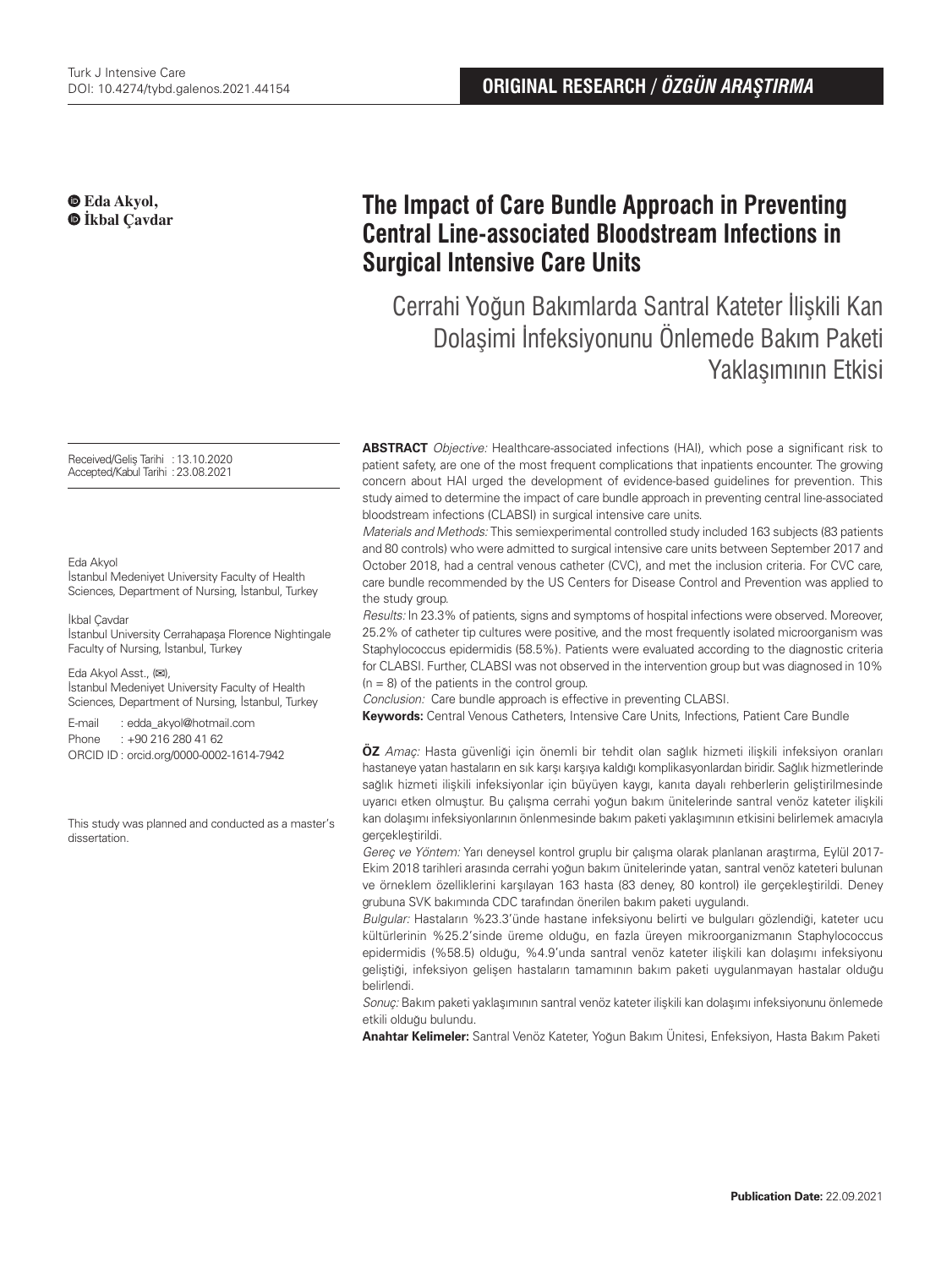# **INTRODUCTION**

According to the old definition, "Healthcare-Associated Infections (HAI)" is defined as nosocomial infections, infections that do not have an infection at the time of application to the health institution or are not in the incubation period, and that occur on the third day of admission to the hospital and after. HAI, which possess a great threat for patient safety, is one of the most frequent complications that inpatients encounter. There are many invasive instruments used to treat patients and help them recover in modern healthcare. Central venous catheterization is a method used for many reasons such as drug and fluid therapy, invasive hemodynamic monitoring, parenteral nutrition, administration of blood and blood products, continuous renal replacement therapy, plasmapheresis or failure to provide peripheral vascular access. Central venous catheters (CVC) is the most important risk factor for the development of catheter-related bloodstream infections. Approximately 90% of central line-associated bloodstream infections (CLABSI) are due to central venous catheters. (1-3).

The US Centers for Disease Control and Prevention (CDC) reported that there are 80000 CLABSIs diagnosed in ICUs (4). Ista et al (5) recent meta-analysis involving 2216 adult ICUs, the median incidence of CLABSI decreased significantly from 5.7 to 2.0 per 1000 CL-days after the bundle implementation. According to the National Nosocomial Infections Surveillance Network report by the Turkish Ministry of Health in 2013, the rate of CLABSIs vary between 1.9 to 7.1 per 1000 catheter days depending on the type of ICU (6).

The increasing concern over HAI has been a triggering factor for developing evidence-based guidelines for prevention. The quality, equality, and efficiency of patient care is expected to increase as healthcare professionals follow these guidelines (7). Care bundle approach is a set of scientifically proven practices that when performed stepby-step, collectively, and completely rather than individually have been shown to improve patient outcomes (2).

The first application of care bundle approach is the prevention of CLABSI. Studies aimed to prevent catheter infections that implemented care bundle approach focused on training healthcare professionals, using maximum barrier measures when inserting catheters and removing the catheter as soon as possible. Also, easy and rapid access to equipment used during these practices, daily evaluation of catheter requirement and catheter use and maintenance

care according to guidelines were ensured. CLABSI is a health problem that results from CVC application, individual characteristics of patients and many elements of healthcare process causing undesirables consequences. Health institutions should aim to create institutional evidence-based protocols for CVC application and care that rely on efficient and feasible recommendations from recent guidelines, support individual education with detailed theoretical approach and reflect them onto daily practices (8).

This study aims to determine the impact of care bundle approach in preventing CLABSI in patients admitted to surgical intensive care units of a university hospital.

# **MATERIALS AND METHODS**

### Study Design

This study was designed as a semi-experimental controlled study.

### Time and Place of the Study

This studys' data were collected from January to October 2018 in Neurosurgery Intensive Care Unit, Cardiovascular Surgery Intensive Care Unit, General Surgery Intensive Care Unit and Anesthesiology and Reanimation Intensive Care Units of a 600-bed university hospital in Istanbul, Turkey.

### Ethics approval

Permission from the ethics committee (date:12.25.2017 and number: HNEAH-KAEK 2017/KK/143) and the institution were obtained prior to the start of the study. Patients and/or their first-degree relatives were informed about the study and written informed consents were obtained. The study was performed in accordance with the Declaration of Helsinki.

### Universe and Sample Selection

The universe of the study was made of 2700 patients who were admitted to surgical intensive care units between 2016 and 2017. The sample of the study consisted of 163 subjects, 83 patients and 80 controls, who were selected among subjects older than 18 years, admitted to surgical intensive care units 2018, had a central venous catheter using power analysis version 3.1.7 with 95% confidence interval, 5% margin of error, 0.5 effect size and 80% power (9). Patients who had an active infection when admitted to ICU and patients without a CVC were excluded. The question whether care bundle for CLABSIs is effective in preventing CLABSIs was investigated.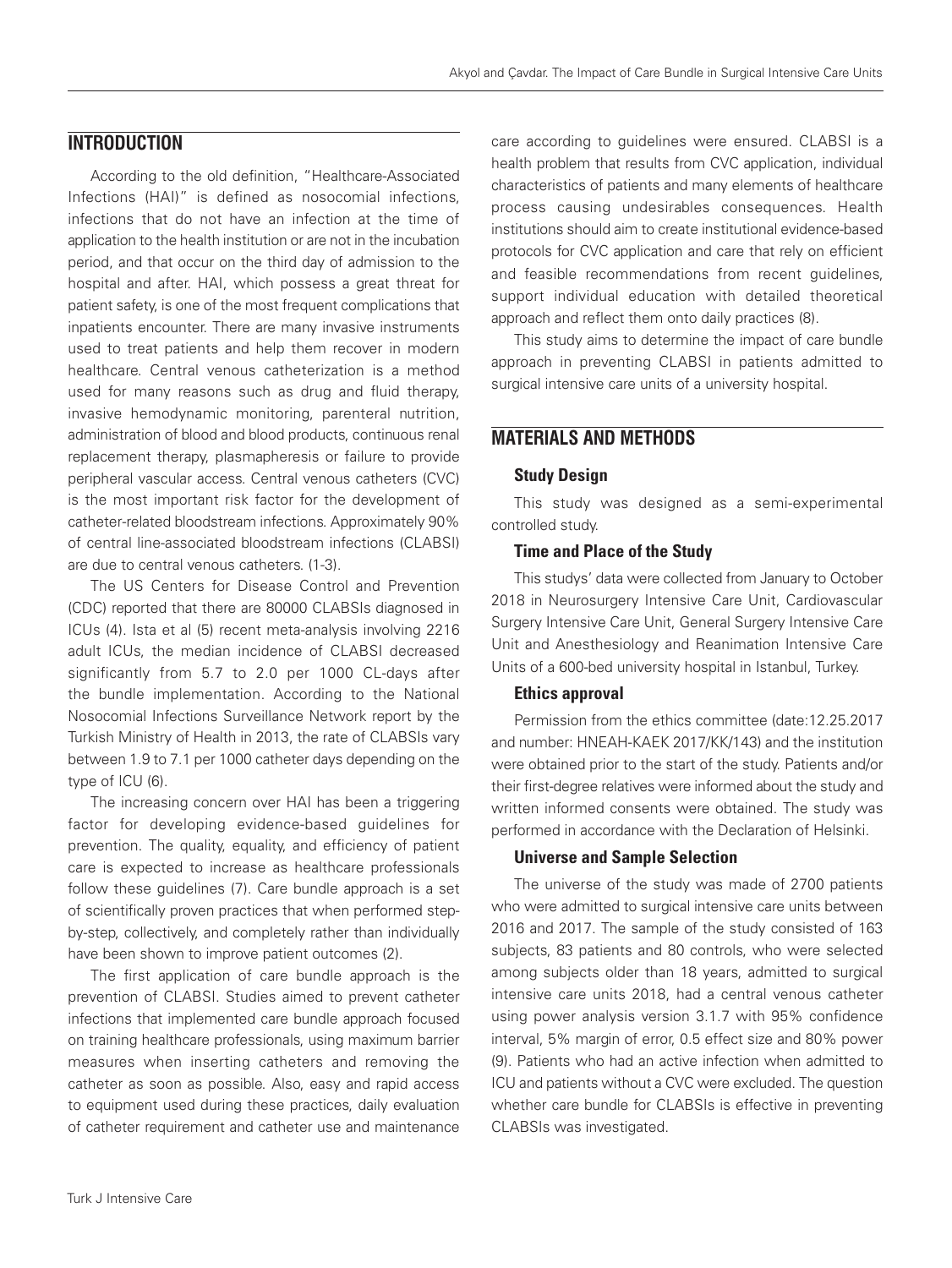### Data Collecting Tools

In this study, three forms that were developed by the researcher and revised according to the opinions of 10 specialists, Patient Information Form, Central Venous Catheter Care and Follow-up Form and Nosocomial Infection Surveillance Information Form, were used for data collection.

Patient Information Form: This form included questions about the patient's age, sex, diagnosis, chronic diseases, risk factors, duration of hospital stay, and duration of ICU stay.

Central Venous Catheter Care and Follow-up Form: It consisted of information about the type of catheter inserted, date of insertion, date of dressing changes, materials used and reason for dressing changes, duration of catheter, and catheter observation.

Nosocomial Infection Surveillance Information Form: This form included signs and symptoms of infections, cultures obtained from the patient and their results, presence of any other infection, and antibiotics used and their duration.

APACHE II: This scoring system, which is a disease severity scoring tool used in ICUs, was used for acute physiology and chronic health evaluation. It consists of three parts: chronic health evaluation, age, and physiology. The score of these three parts along with the surgical intervention status predicts hospital mortality.

## Conducting the Study

All patients included in the study were listed from weekly lists of surgery plans. The minimum number of patients was estimated to be 163 in power analysis but 85 subjects in each group (total 170) were included, predicting there may be data losses. During data collection, 7 subjects had to be excluded due to death or transfer to another hospital and therefore the study was completed with 83 patients and 80 control subjects. Included in the care bundle;

- 1. Hand hygiene
- 2. Maximum barrier precautions
- 3. Skin antisepsis with chlorhexidine

4. Selection of the most appropriate catheter insertion site, avoidance of the femoral vein

5. Daily assessment of CVC requirement and removal of unnecessary lines components were fully applied to the intervention group. Checklist for preventing CLABSI as recommended by CDC defined under these 5 main components was also used (Figure 1).

All subjects in the intervention and control groups were followed for HAI. Subjects included in the study were closely monitored by Infection Control Committee (ICC) and the researcher nurse. Subjects in the intervention and control groups were daily monitored for WBC, tachycardia, and fever after 24 hours in the ICU. CVC observation data of subjects in both groups was evaluated daily with the data collecting form developed by the researcher. The control group received routine CVC care using sterile gauze, povidone iodine and elastic fixation tape. When the central line was removed, the catheter tip was sent to culture. Equipment present in the hospital and routine tests were used in both groups (Figure 2).

#### Statistical analysis

SPSS version 21.0 (IBM SPSS Inc, Armonk, NY) software was used for statistical analyses of data obtained in the study. Sociodemographic characteristics, chronic diseases, cancer and smoking status of subjects were defined using descriptive statistics (number, percentage), mean and standard deviation. Mann-Whitney U test and Pearson chi-squared tests were used to determine the differences between the intervention and control groups. Results were assessed in 95% confidence interval and p<0.05 significance.

# **RESULTS**

Mean age of patients in the intervention group was 57.96±17.17 years. Out of these patients, 54.6% were male, 91.6% did not smoke, 68.7% had a history of chronic illness and 34.9% had a history of cancer. Mean duration of stay in the ICU was 6.38±10.24 days and mean APACHE score was 10.34±8.28. On the other hand, mean age of subjects in the control group was 64.06±14.92 years. Out of these subjects, 58.8% were male, 91.3% did not smoke, 63.8% had a history of chronic illness and 33.8% had a history of cancer. Mean duration of stay in the ICU was  $11.91 \pm 18.60$ days and mean APACHE score was 13.87±7.85.

Age ≥65 years, smoking and cancer history were considered as intensive care risk factors. Among the intervention group, 61.4% of subjects had a risk factor, while 72.5% of subjects in the control group had an intensive care risk factor.

There was a significant difference between the intervention and control groups in terms of mean age, duration of ICU stay and APACHE-II score (p<0.05), while the duration of hospital stay did not show a statistically significant difference between two groups (p=0.105) (Table 1).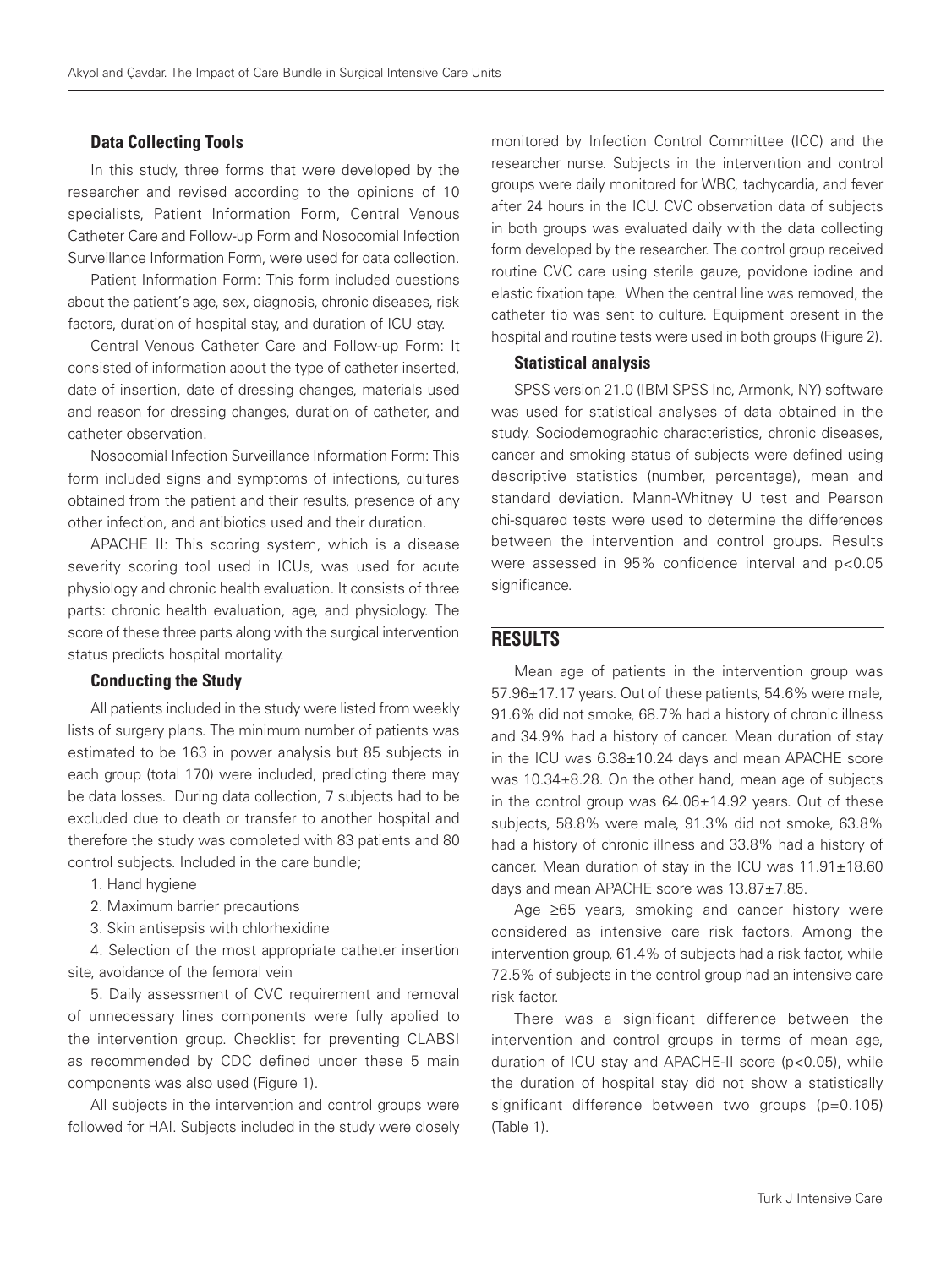The central line was inserted through the right jugular vein in 77.1% and the left subclavian vein in 19.3% of patients in the intervention group. For the control group, right jugular vein was preferred in 75% and left subclavian vein was preferred in 15% (Table 2).

All subjects included in the study was closely monitored for signs and symptoms of HAIs by the ICC and the researcher. Nine patients in the intervention group (10.8%) exhibited signs and symptoms of infection. Among those, all nine had fever (>38.5°C), 44.4% had leukocytosis and 55.6% had tachycardia (>120 bpm). The remaining 89.2% had no signs or symptoms of infection. In the control group, 36.2% exhibited signs and symptoms of infection, which were leukocytosis, fever, and tachycardia (93.1%, 96.6% and 44.8%, respectively). The remaining 51 control subjects (63.8%) did not develop any related signs of symptoms. The difference in signs and symptoms of infection between the intervention and control groups was statistically significant (p<0.05) (Table 3).

The catheter tip cultures obtained from subjects included in the study were positive in 8.4% of the intervention group and in 40.5% of the control group. The most frequently isolated microorganism was Staphylococcus epidermidis (4 vs 20) and the difference was statistically significant.

All central lines of patients included in the study were observed for redness, swelling and discharge by the researcher and the findings were recorded to the Central Venous Catheter Care and Follow-up Form developed by the researcher. Signs of local inflammation in the catheter entry site were observed in 7.2% of patients in the intervention group. All 6 patients had redness, 16.6% had swelling and none had discharge. On the other hand, 41.3% of patients in the control group exhibited signs of local inflammation in the catheter entry site. All of those had redness, 21.2% had discharge and 6.0% had swelling. The difference between the intervention and control groups in terms of redness and discharge in the catheter entry site was statistically significant (p<0.05) (Table 4).

All subjects included in the study were evaluated according to the diagnostic criteria of CLABSI. No patients in the intervention group had CLABSI while 10% of the patients in the control group were diagnosed with CLABSI.

# Promptly remove

unnecessary central lines:

Perform daily audits to assess whether each

central line is still needed

#### Follow proper insertion practices:

Perform hand hygiene before insertion Adhere to aseptic technique □ Use maximal sterile barrier precautions (i.e., mask, cap, gown, sterile gloves, and sterile fullbody drape)  $\Box$  Perform skin antisepsis with >0.5% chlorhexidine with alcohol  $\Box$  Choose the best site to minimize infections and<br>mechanical complications o Avoid femoral site in adult patients  $\Box$  Cover the site with sterile gauze or sterile, transparent, semipermeable

dressings

#### Handle and maintain central lines appropriately:

 $\Box$  Comply with hand hygiene requirements  $\Box$  Scrub the access port or hub immediately prior to each use with an appropriate antiseptic (e.g., chlorhexidine, povidone iodine, an iodophor, or 70% alcohol)  $\Box$  Access catheters only with sterile devices □ Replace dressings that are wet, soiled, or dislodged perform dressing changes under aseptic technique using clean or sterile gloves

**Figure 1.** Contents of care bundle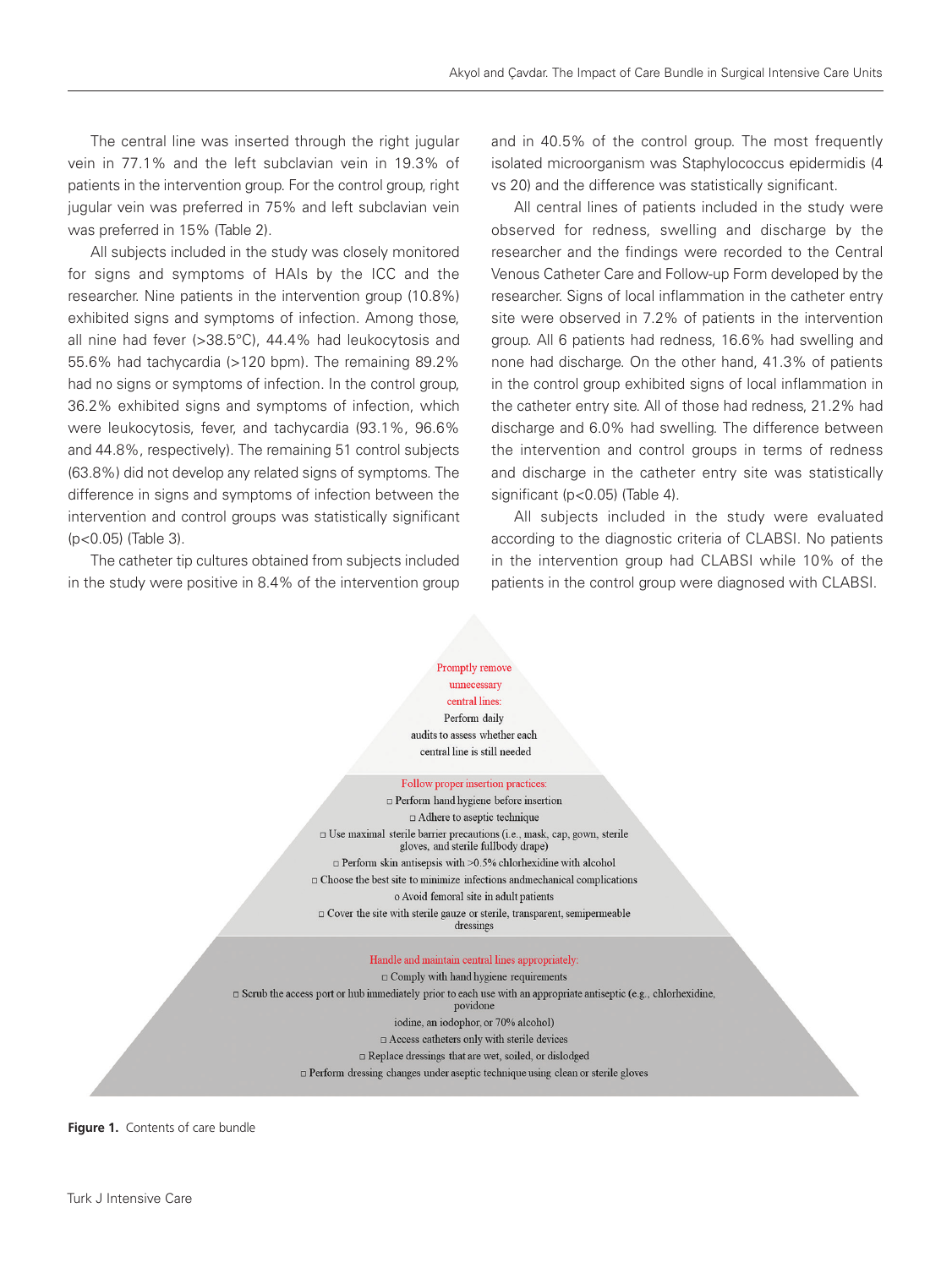

|  | Figure 2. Patients' randomization flowchart |
|--|---------------------------------------------|
|--|---------------------------------------------|

| Table 1. Comparison of descriptive and medical characteristics of patients who received and did not receive care bundle |               |                                |                           |            |         |
|-------------------------------------------------------------------------------------------------------------------------|---------------|--------------------------------|---------------------------|------------|---------|
|                                                                                                                         |               | Intervention group<br>$n = 83$ | Control group<br>$n = 80$ |            |         |
|                                                                                                                         |               | n (%)                          | n (%)                     | $\chi^2$   | p value |
| Gender                                                                                                                  | <b>Female</b> | 36 (43.4%)                     | 33 (41.3%)                |            | 0,874   |
|                                                                                                                         | Male          | 47 (54.6%)                     | 47 (58.8%)                | 0,075      |         |
| <b>History of Smoke</b>                                                                                                 | <b>Yes</b>    | 7(8.4%)                        | 7(8.8%)                   | 0,05       |         |
|                                                                                                                         | <b>No</b>     | 76 (91.6%)                     | 73 (91.3%)                |            | 0,943   |
| <b>History of Chronic illness</b>                                                                                       | <b>Yes</b>    | 57 (68.7%)                     | 51 (63.8%)                | 0,442      |         |
|                                                                                                                         | <b>No</b>     | 26 (31.3%)                     | 29 (36.3%)                |            | 0,506   |
|                                                                                                                         | <b>Yes</b>    | 29 (34.9%)                     | 27 (33.8%)                | 0,026      |         |
| <b>History of Cancer</b>                                                                                                | <b>No</b>     | 54 (65.1%)                     | 53 (66.3%)                |            | 0,873   |
| <b>Risk Factors</b>                                                                                                     | Yes           | 51 (61.4%)                     | 58 (72.5%)                | 2,247      | 0,134   |
|                                                                                                                         | <b>No</b>     | 32 (38.6%)                     | 22 (22.5%)                |            |         |
|                                                                                                                         |               | Mean±SD                        | Mean±SD                   | $Z_{M WU}$ | p value |
| Age                                                                                                                     |               | 57,96±17,17                    | 64,06±14,92               | $-2,333$   | 0,020   |
| <b>Stay in the Hospital</b>                                                                                             |               | 13,03±10,53                    | 18,9±20,85                | $-1,619$   | 0,105   |
| Stay in the ICU                                                                                                         |               | 6,38±10,24                     | 11,91±18,60               | $-2,450$   | 0,014   |
| <b>APACHE II Score</b>                                                                                                  |               | 10,34±8,28                     | 13,87±7,85                | $-3,906$   | 0,000   |
| $\chi^2$ chi <sup>2</sup> test; SD standart deviation; Z <sub>MWU</sub> Mann Whitney U; p<0,05                          |               |                                |                           |            |         |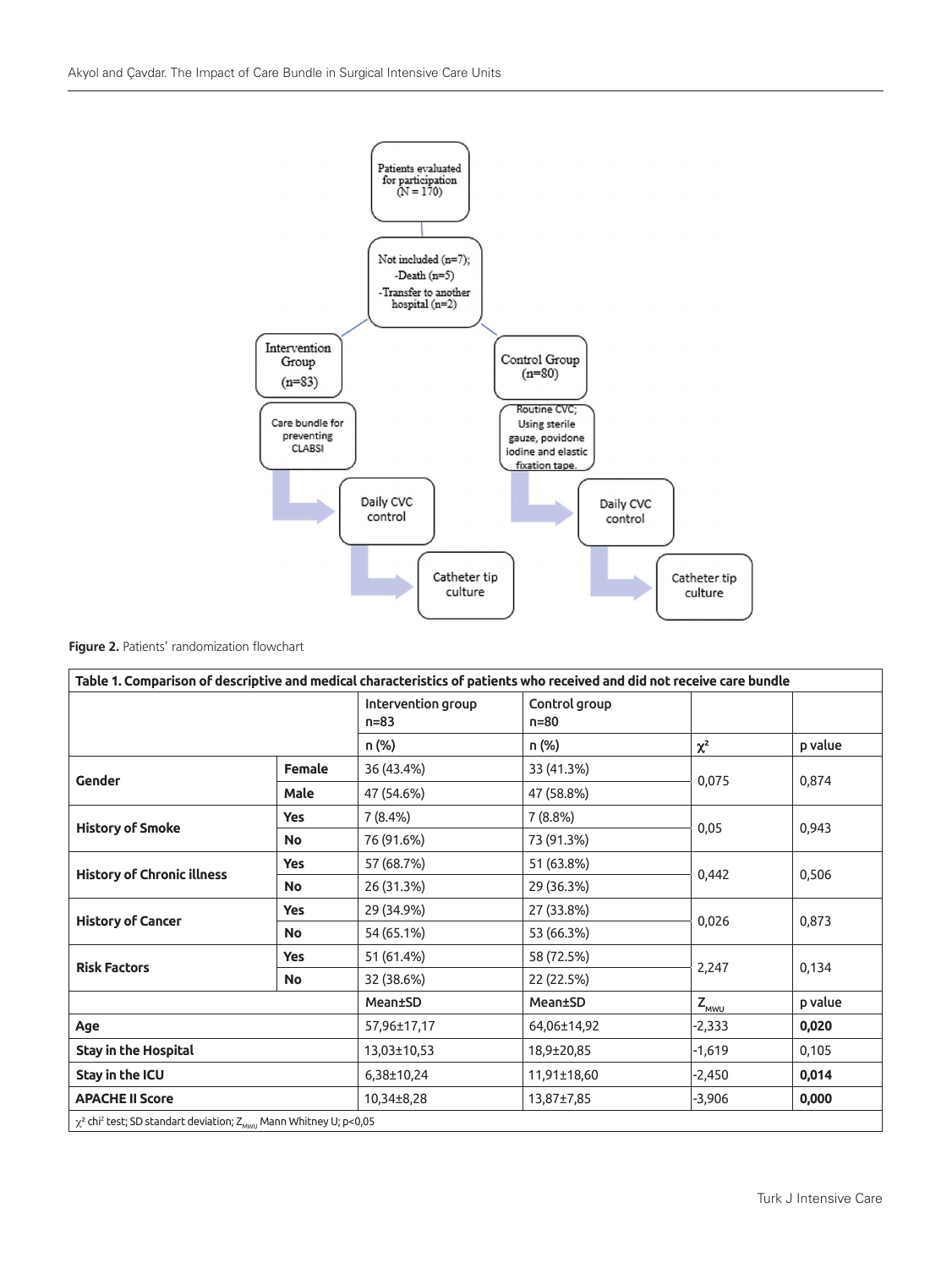| <b>Table 2. Distribution of CVC sites</b> |                       |                  |  |
|-------------------------------------------|-----------------------|------------------|--|
|                                           | Intervention<br>group | Control<br>group |  |
|                                           | n (%)                 | n (%)            |  |
| <b>Right Jugular Vein</b>                 | 64 (77.1%)            | 60 (75%)         |  |
| <b>Right Subclavian Vein</b>              | 16 (19.3%)            | 12 (15%)         |  |
| Left Subclavian Vein                      | 2(2.4%)               | 1(1.3%)          |  |
| <b>Right Femoral Vein</b>                 | $1(1.2\%)$            | 3(3.8%)          |  |
| Left Jugular Vein                         | $\blacksquare$        | 3(3.8%)          |  |
| <b>Left Femoral Vein</b>                  | $\blacksquare$        | 1(1.3%)          |  |

| Table 3. Comparison of infection signs in patients who received |  |
|-----------------------------------------------------------------|--|
| and did not receive care bundle                                 |  |

| Symptom of infection*                                           | n (%)      | $\chi^2$ | p value |
|-----------------------------------------------------------------|------------|----------|---------|
| <b>Intervention Group</b>                                       |            |          |         |
| Signs (Yes)                                                     | 9 (10.8%)  |          |         |
| Leukocytosis                                                    | 4 (44.4%)  |          |         |
| Fever                                                           | 9 (100%)   |          |         |
| Tachycardia                                                     | 5 (55.6%)  |          |         |
| Signs (No)                                                      | 74 (89.2%) |          |         |
| <b>Control Group</b>                                            | 14,708     | 0,000    |         |
| Signs (Yes)                                                     | 29 (36.2%) |          |         |
| Leukocytosis                                                    | 27 (93.1%) |          |         |
| Fever                                                           | 28 (96.6)  |          |         |
| Tachycardia                                                     | 13 (44.8%) |          |         |
| Signs (No)                                                      | 51 (63.8%) |          |         |
| *more than one symptoms, $\chi^2$ chi <sup>2</sup> test; p<0,05 |            |          |         |

| Table 4. Comparison of CVC observations of patients who<br>received and did not receive care bundle |                       |                  |          |         |
|-----------------------------------------------------------------------------------------------------|-----------------------|------------------|----------|---------|
|                                                                                                     | Intervention<br>qroup | Control<br>group |          |         |
|                                                                                                     | n (%)                 | n (%)            | $\chi^2$ | p value |
| Symptom of<br>infection*                                                                            | 6(7.2%)               | 33 (41.3%)       | 25.904   | 0,000   |
| <b>Redness</b>                                                                                      | 6 (100%)              | 33 (100%)        | 25,904   | 0,000   |
| <b>Discharge</b>                                                                                    | $0(0\%)$              | 7 (21.2%)        | 7588     | 0,000   |
| Swelling                                                                                            | 1(16.6)               | 2(6%)            | 0,378    | 0,530   |
| *more than one symptoms, $\gamma^2$ chi <sup>2</sup> test; p<0,05                                   |                       |                  |          |         |

# **DISCUSSION**

HAIs are observed more often in intensive care units due to patient-healthcare worker relationship, common use of mechanic ventilators and invasive equipment, common use of broad-spectrum antibiotics and more frequent colonization of resistant microorganisms. The incidence of HAI in the world varies between 7% and 10%. An estimated 1.4 million people worldwide are thought to have nosocomial infections every day. It is reported that nosocomial infections develop in 5% to 10% of hospitalized patients in a year in the USA, while this rate is between 6-9% in Europe, and this rate varies between 1-3% and 16% in Turkey. Although 5-10% of hospitalized patients are primarily treated in the intensive care unit (ICU), 20-25% of all HAIs are seen in ICUs. Patients hospitalized in the ICU are at higher risk of developing infection compared to patients treated in other units, due to the severity of their condition and exposure to highly invasive procedures. It is stated that 53.6% of HAIs seen in ICUs result in death, and considering this rate, the prevention and control of HCAIs is of great importance (10- 12).

Although the care bundle is a new concept, its strongest feature is that it includes evidence-based care interventions. The fact that science is behind it and the method of intervention requires continuity gives it national and international standards. It is generally recommended that the number of maintenance-related items (maintenance intervention) in the bundle be between 3 and 5. It is stated that each intervention should be the most accepted (the most effective care for the patient) intervention in its field. The care bundle is often confused with checklists. A checklist is a mix of useful practices or processes (important and useful, but not evidence-based changes), while a bundle is a mix of imperative processes (proven by randomized controlled experiments) (13). It can also be used with the 5 basic component checklists included in the care bundle. Organizations such as the Institute for Healthcare Improvement (IHI) and The Joint Commission have created lists of CLABSI prevention interventions. In the study, the CDC checklist, which includes the subtitles of the main components in the care bundle and has been proven by studies in the literature, was used.

The use of care bundle for placement and maintenance of central venous catheters is an important strategy for CLABSI prevention. Care bundle consist of structured evidencebased practices that aim to improve the care process and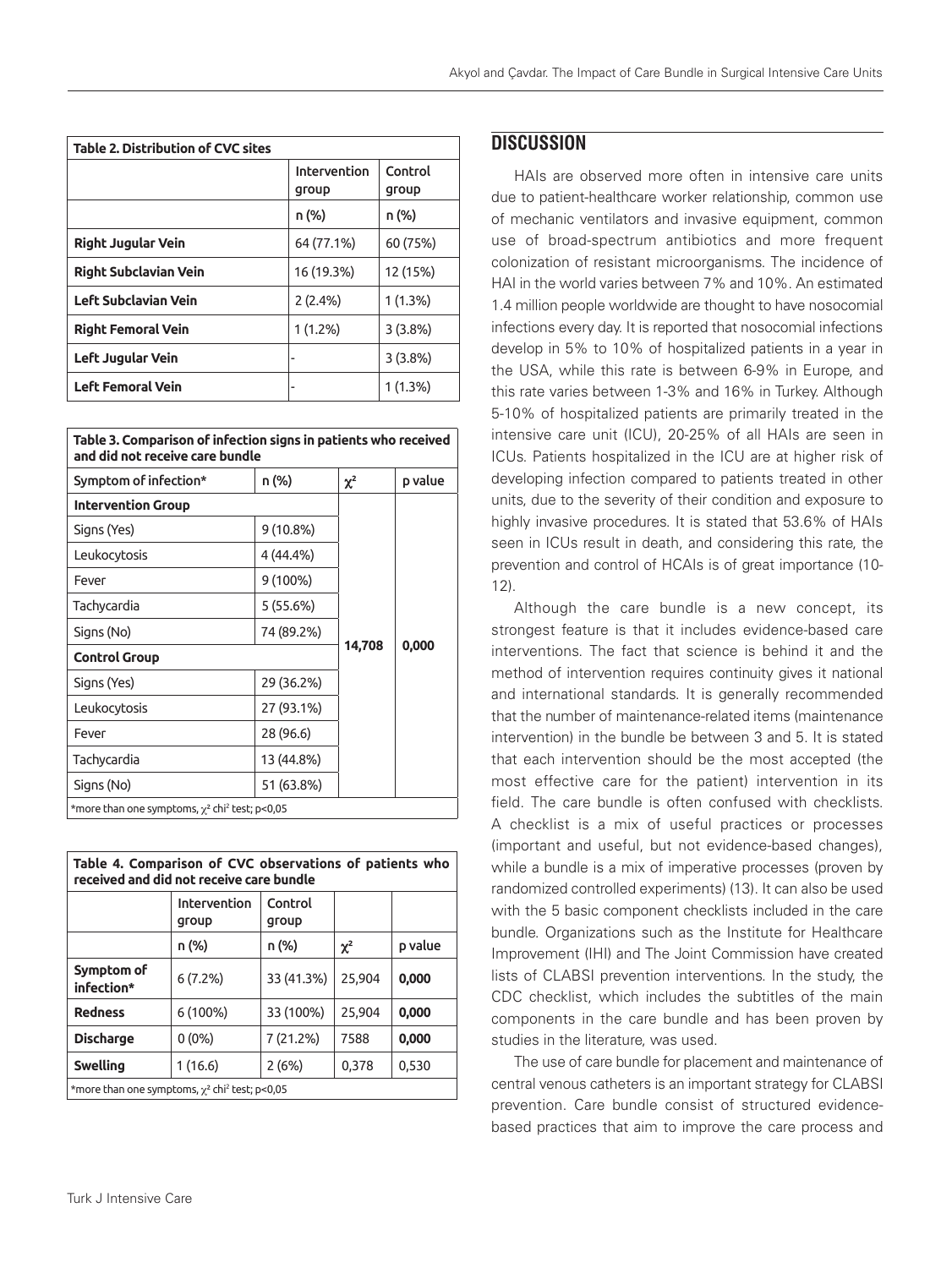patient outcomes when followed collectively and reliably. Care bundle have proven effective in reducing CLABSIs in ICU patients (14).

As the longer duration of hospital and ICU stay increases the need for a CVC, it also increases the risk of CLABSI (15-17). On the other hand, Bohart et al (18) reported no significant association between the duration of ICU stay and CLABSI risk. In the current study, we found that the risk of CLABSI was higher in patients with longer ICU stay. However, the mean duration of hospital stay had no statistically significant difference.

The studies about the association of age and HAIs have reported conflicting results. While some authors state then age is associated with infection (19,20), there is other report that found no association between age and risk of HAI (21). In our study, the mean age of the intervention and control groups were significantly different.

APACHE-II, which predicts disease severity by incorporating changes in physiological measurements, is the most common scoring system used in intensive care units. It consists of three parts: chronic health evaluation, age and acute physiology score. The total score of these three parts along with whether the patient is planned to undergo a surgical intervention predicts hospital mortality. In our study, the difference between the mean APACHE-II scores was statistically significant, which was consistent with Pawar et al (22) but contradictory to Hsin et al (23).

The preferred anatomical site of CVC insertion is determined by the applying physician. The care bundle states that when selecting the site of CVC use of femoral vein should be avoided when possible and emergency femoral vein interventions should be switched to a more appropriate site when the patient is hemodynamically stable (2). It was thought that the location of the catheter also affected the development of infection, and the infection rate would be higher due to the risk of urinary and fecal contamination, especially in the femoral vein, but it was reported that there was no difference in infection between the femoral vein and the subclavian vein in studies (24). In our study, most of the central lines of patients in the intervention group were inserted through the right jugular vein (RJV). Femoral vein was used in only one patient in the intervention group and the site of CVC was changed as soon as possible in this patient. RJV was also the most preferred entry site in the control group. RJV was a commonly preferred route in the study hospital due to its easy access and availability of rapid intervention in the risk of complications. Aygun et al. (25) also did not find a significant relationship between the location of the catheter and the risk of infection.

Preperation the area where the catheter will be inserted is another matter to be considered. Chlorhexidine, povidine iodine and 70% alcohol are antiseptic products used. In recent years, due to the strong binding of chlorhexidine to skin proteins and its antimicrobial effect on the skin for 48 hours, it is recommended to perform skin antisepsis with 2% chlorhexidine gluconate among the components of the care bundle. In this study, 10% povidine iodine was used in the control group. Although transparent polyurethane or chlorhexidine-impregnated closure covers are among the preferred methods for the prevention of CLABSI in ICU, it is also known that the use of these products does not reduce the infection rate (26,27). Hatler et al. (28) compared transparent polyurethane and chlorhexidine-impregnated closure dressings, and no significant difference was reported in terms of the risk of infection development. In this study, all the catheters were inserted with aseptic technique, they were maintained with the same care and the entry points were checked. The dressings applied to the control group with sterile gauze were changed daily. Transparent dressings impregnated with chlorhexidine were used in the experimental group, and catheter care was performed weekly as long as the integrity of the dressing was not impaired.

Certain studies, however, report that there is no significant difference between the intervention and control groups in terms of signs of local inflammation (29-31). In our study, signs and symptoms of local inflammation were significantly lower in the intervention group (p<0.05). Among the control group, patients with signs and symptoms of local inflammation were found to have a higher risk of developing CLABSI. Our significant findings indicate that all stages of care bundle should be performed step-by-step.

In the current study various microorganisms causing CLABSI were isolated. Of these microorganisms, 50% were Gram-positive while the other 50% were Gramnegative. Gram-positive (Coagulase-negative staphylococci, Staphylococcus aureus) are the most frequently detected microbiological agents in CLABSI's. It is known that staphylococci are protected from antibiotics by wrapping the catheter thanks to their biofilm feature made of exopolysaccharides. Gram-negative agents and fungi are also common infectious agents (25). Lin et al (32) showed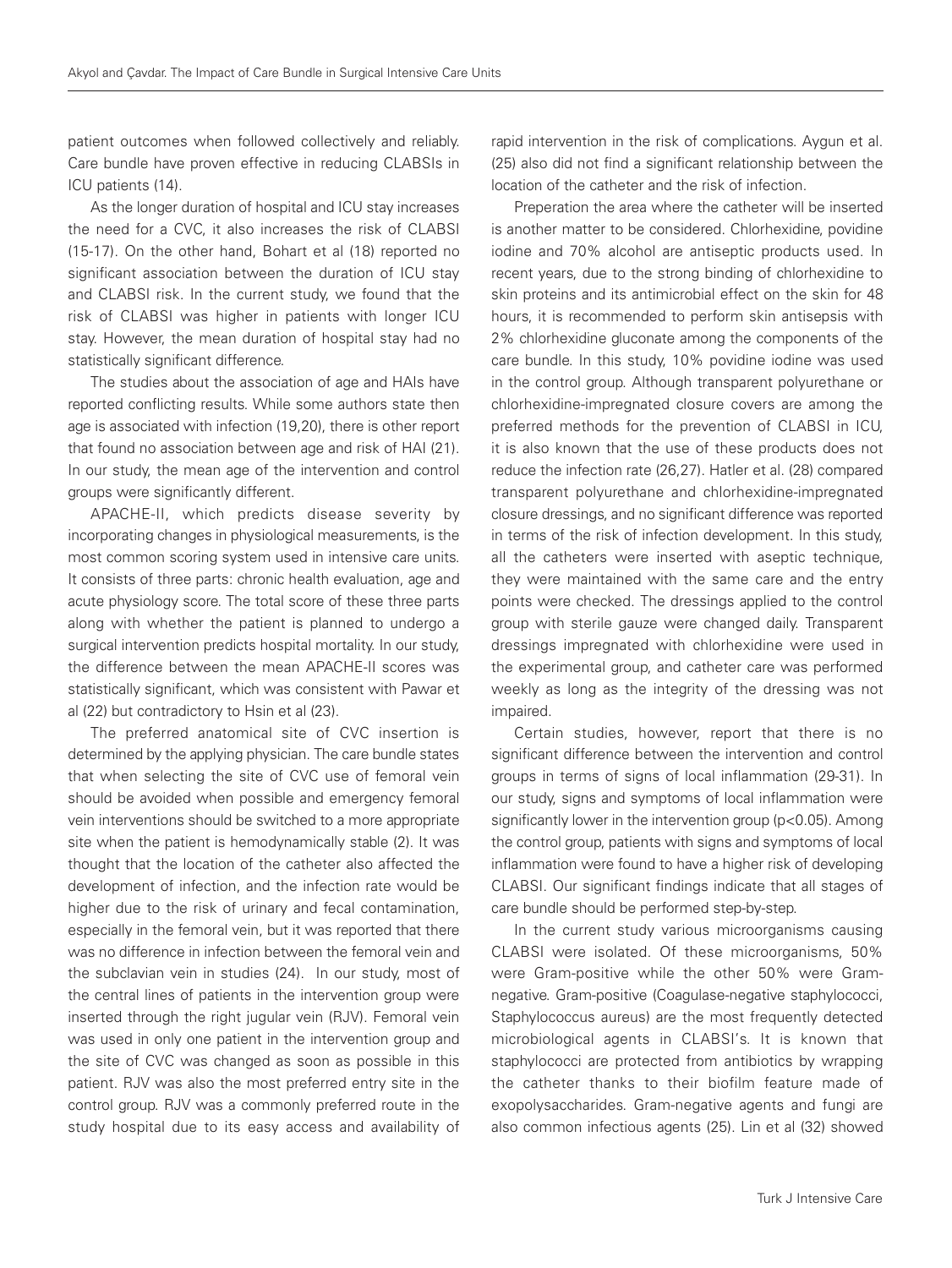that the most commonly isolated pathogens were Gramnegative bacteria with 38%, Gram-positive bacteria with 34.7%, Candida spp. with 24.0%, and anerobic bacteria with 4.7%. İnan et al (33) reported that 47.6% of microorganisms causing CLABSIs were Gram-negative bacteria, 44.8% Gram-positive, 6.1% Candida spp. and 1.5% other pathogens. Yoshida et al. (34) reported that gram-negative bacteria were the most common pathogens with 61.8%, among which Pseudomonas auruginosa was seen at a rate of 28.2%. Jaggi et al. (35) reported that 25% Klebsiella and 16% Pseudomonas auruginosa 15% Candida are the pathogens causing CLABSI in their study. In our study, the most common microorganism causing CLABSI was Staphylococcus epidermidis with 37.5%.

# **CONCLUSION**

Care bundle approach is found to be effective in preventing CLABSI. Interdisciplinary interactions should not be disregarded when implementing care bundle approach. It is important that nurses should take an active role in universalizing the care bundle and making sure each step is performed. Care bundle approach should be integrated into nursing care and nurses should be effective in its implementation. Applying the care bundle for preventing CLABSIs for all patients with a central line will increase the quality of care, patient satisfaction, improve nurses' job satisfaction and have a positive impact on economy.

Acknowledgement: Authors thank all participations.

# **Ethics**

**Ethics Committee Approval:** Permission from the Haydarpaşa Numune Training and Research Hospital Ethics Committee (date:12.25.2017 and number: HNEAH-KAEK 2017/KK/143) and the institution were obtained prior to the start of the study.

Informed Consent: Patients and/or their first-degree relatives were informed about the study and written informed consents were obtained.

Peer-review: Externally peer-reviewed.

## Authorship Contributions

Surgical and Medical Practices: E.A., İ.Ç., Concept: E.A., İ.Ç., Design: E.A., İ.Ç., Data Collection and Process: E.A., İ.Ç., Analysis or Interpretation: E.A., İ.Ç., Literature Search: E.A., İ.Ç., Writing: E.A., İ.Ç.

**Conflict of Interest:** No conflict of interest was declared by the authors.

Financial Disclosure: The authors declared that this study received no financial support.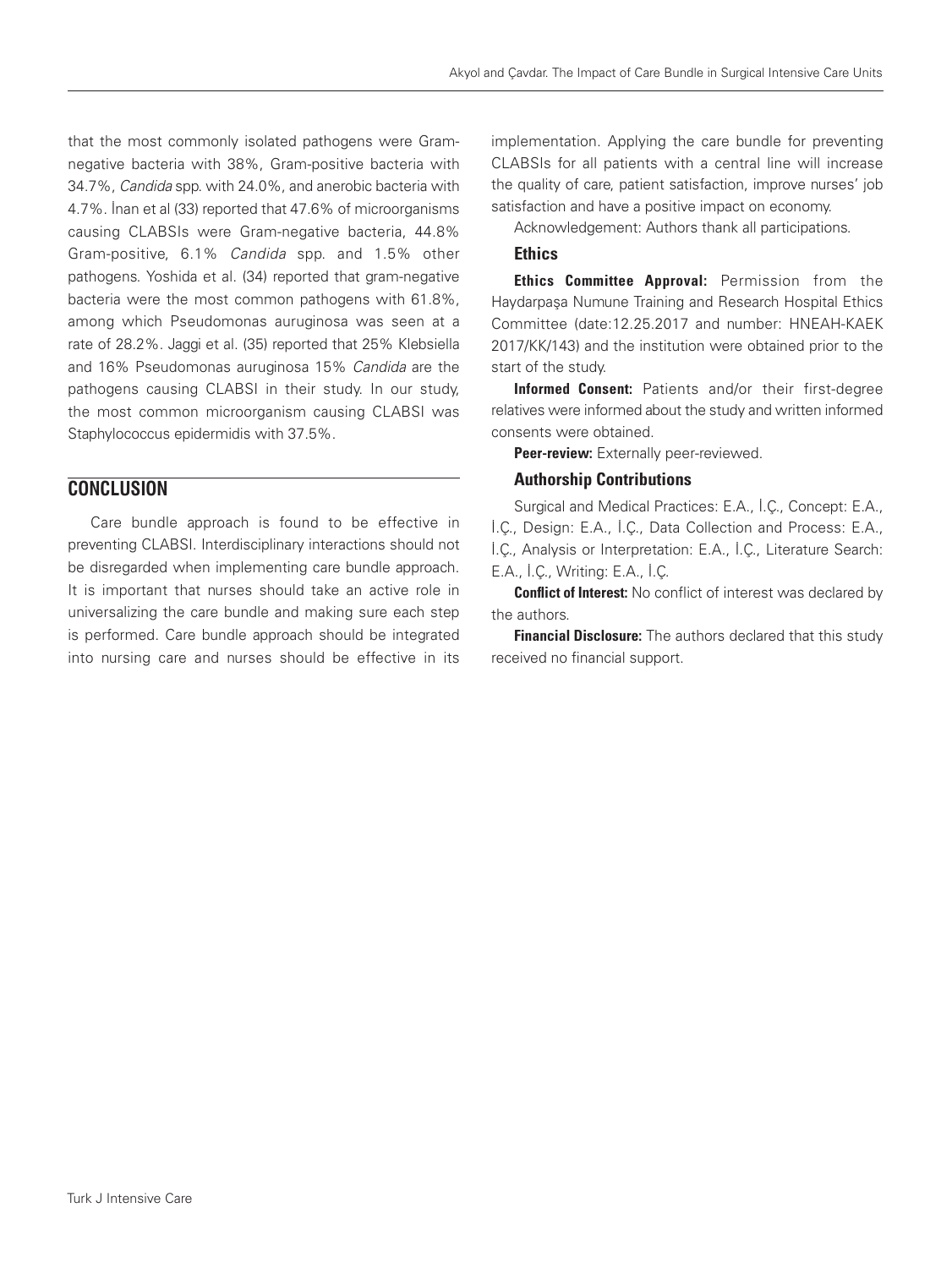# **REFERENCES**

- 1. Sonmez A, Ozturk SB, Abacıgil F. Sağlık Hizmeti İlişkili Enfeksiyon Epidemiyolojisi ve Sürveyansı. Hemşirelik Bilimleri Dergisi 2021;4(1):41-5.
- 2. CDC. Guidelines for The Prevention of Intravascular Catheter-Related Infections. http://www.cdc.gov/hicpac/ pdf/guidelines/bsi-guidelines-2011. pdf. (Accessed: 19/10/2018). Updated Recommendations [July 2017]: Use of Chlorhexidine-Impregnated Dressings for Prevention of Intravascular Catheter-Related Infections. (https://www.cdc. gov/infectioncontrol/guidelines/bsi/c-idressings/index.html)
- 3. Santos FKY, Flumignan RLG, Areias LL, Sarpe AKP, Amaral FCF, Ávila RBd, et al. Peripherally inserted central catheter versus central venous catheter for intravenous access: A protocol for systematic review and meta-analysis. Medicine 2020;99:30-7.
- 4. Labeau S, Vandjick D, Rello J, Adam S, Rosa A, Wenisch C, et al. Evidencebased Guidelines for The Prevention of Ventilator-Associated Pneumonia: Results of A Knowledge Test Among European Intensive Care Nurses. J Hosp Infect 2008;70:180-85.
- 5. Ista E, van der Hoven B, Kornelisse RF, van der Starre C, Vos MC, Boersma E, et al. Effectiveness of insertion and maintenance bundles to prevent centralline-associated bloodstream infections in critically ill patients of all ages: a systematic review and meta-analysis. Lancet Infect Dis 2016;16:724-34.
- 6. NNIS. National Nosocomial Infections Surveillance System Report Data Summary From January 1992 Through June 2004, Issued October 2004. https://www.ncbi.nlm.nih. gov/pubmed/15573054. (Accessed: 18/10/2018).
- 7. Pronovost P, Needham D, Berenholtz S, Sinopoli D, Chu H, Cosgrove S, et al. An Intervention to Decrease Catheter-Related Bloodstream Infections in the ICU. N Engl J Med 2006;355:2725-32.
- 8. Crunden E, Boyce C, Woodman H, Bray B. An Evaluation Of The Impact of The Ventilator Care Bundle. Nurs Crit Care 2005;10:242-46.
- 9. Sullivan, S. Power And Sample Size Determination https://sphweb.bumc. bu.edu/otlt/MPH-Modules/BS/BS704\_ Power/BS704\_Power\_print.html (Accessed: 01/05/2020).
- 10. Lavallée JF, Gray TA, Dumville J, Russell W, Cullum N. The effects of

care bundles on patient outcomes: a systematic review and metaanalysis. Implementation Science 2017;12:142- 55.

- 11. Lee KH, Cho NH, Jeong SJ, Kim MN, Han SH, Song YG. Effect of Central Line Bundle Compliance on Central Line-Associated Bloodstream Infections. Yonsei Med J 2018; 59(3):376-82.
- 12. Arac E, Kaya S, Parlak E, Buyuktuna SA, Baran AI, Akgul F et al. Yoğun Bakım Ünitelerindeki Enfeksiyonların Değerlendirilmesi: Çok Merkezli Nokta Prevalans Çalışması. Mikrobiyol Bul 2019;53(4):364-73.
- 13. Sayın Y. What is Care Bundle?. Florence Nightingale Hemşirelik Dergisi. 2017;  $25(2)$ : 145-151
- 14. Velissaris D, Karamouzos V, Lagadinou M, Pierrakos C, Marangos M. Peripheral Inserted Central Catheter Use and Related Infections in Clinical Practice: A Literature Update. J Clin Med Res 2019;11(4):237-46.
- 15. Suha BK. The Effect Of The Guideline-Based Application Package On Catheter-Related Infection in Central Venous Catheter Intervention And Care (thesis). Sivas: Cumhuriyet Univ; 2017.
- 16. Mehndiratta MM, Nayak R, Ali S, Sharma A. Bloodstream Infections in NNICU: Blight on ICU Stay. Ann Indian Acad Neurol 2016;19:327-31.
- 17. Guerin K, Wagner J, Rains K, Bessesen M. Reduction in Central Line-Associated Bloodstream Infections by Implementation of A Postinsertion Care Bundle. Am J Infect Control 2010;38:430- 33.
- 18. Bohart S, Egerod I, Bestle MH, Overgaard D, Christensen DF, Jensen JF. Reprint of Recovery Programme For ICU Survivors Has No Effect on Relatives' Quality of Life: Secondary Analysis of The RAPIT-Study. Intensive Crit Care Nurs 2018;50:111-17.
- 19. Lin W, Chang Y, Wu U, Hung M, Chuang P, Wang J et al. Multimodal interventions for bundle implementation to decrease central line-associated bloodstream infections in adult intensive care units in a teaching hospital in Taiwan, 2009-2013. Journal of Microbiology, Immunology and Infection 2018;51:644-51.
- 20. Czajka S, Zi bi ska K, Marczenko K, Posmyk B, Szczepa ska AJ, Krzych LJ. Validation of APACHE II, APACHE III and SAPS II scores in in-hospital and one year mortality prediction in a mixed intensive care unit in Poland: a cohort study. BMC Anesthesiology 2020;20:296-304.
- 21. O'Neil C, Ball K, Wood H, McMullen C,

Kremer P, Jafarzadeh SP, et al. A Central Line Care Maintenance Bundle For The Prevention of Central Line–Associated Bloodstream Infection in Non–Intensive Care Unit Settings. Infect Control Hosp Epidemiol 2016;37:692-98.

- 22. Pawar M, Mehta Y, Kapoor P, Sharma J, Gupta A, Trehan N. Central Venous Catheter-Related Blood Stream Infections: Incidence, Risk Factors, Outcome, And Associated Pathogens. J Cardiothorac Vasc Anesth 2004;18:304-08.
- 23. Hsin HT, Hsu MS, Shieh JS. The Long-Term Effect of Bundle Care for Catheter-Related Blood Stream Infection: 5-Year Follow-Up. Postgrad Med J 2016;93:133- 37.
- 24. Kıray S, Yıldırım D, Ozciftci S, Akin-Korhan E, Uyar M. Santral Venöz Kateter Bakımı ve Enfeksiyon: Bir Sistematik Derleme. Turk J Intensive Care 2019;17:60-74.
- 25. Aygun F, Aygun D, Çokugras H, Cam H, Camcıoglu Y. Çocuk Hastalarda Kateter İlişkili Enfeksiyon Sıklığı; Bir Yıllık Deneyim. J Pediatr Inf 2017;11(2):76-81.
- 26. Lord AS, Nicholson J, Lewis A. Infection Prevention in the Neurointensive Care Unit: A Systematic Review. Neurocrit Care 2019;31(1):196–210.
- 27. Lai C, Cia C, Chiang H, Kung Y, Shi Z, Chuang Y et al. Implementation of a national bundle care program to reduce central line-associated bloodstream infections in intensive care units in Taiwan. Journal of Microbiology, Immunology and Infection 2018;51:666- 71.
- 28. Hatler C, Buckwald L, Salas-Allison Z, Murphy-Taylor C. Evaluating central venous catheter care in a pediatric intensive care unit. Am J Crit Care 2009;18:514-20.
- 29. Eggimann P, Pagani J, Dupuis-Lozeron E, MS BE, Thévenin MJ, Joseph J et al. Sustained reduction of catheter-associated bloodstream infections with enhancement of catheter bundle by chlorhexidine dressings over 11 years. Intensive Care Med 2019;45:823–33.
- 30. Sonmez-Duzkaya D, Canbulat-Sahiner N, Uysal G, Yakut T, Çitak A. Chlorhexidine-Impregnated Dressings And Prevention of Catheter-Associated Bloodstream Infections in A Pediatric Intensive Care Unit. Crit Care Nurse 2016;36:1-7.
- 31. Polat F, Sahinoglu AH, Dilek A, Köksal E. The Effect of Care Bundles Based on Guidelines Over the Central Venous Catheter Infections in an Intensive Care Unit. Journal of Turkish Intensive Care 2014;12:86-93.